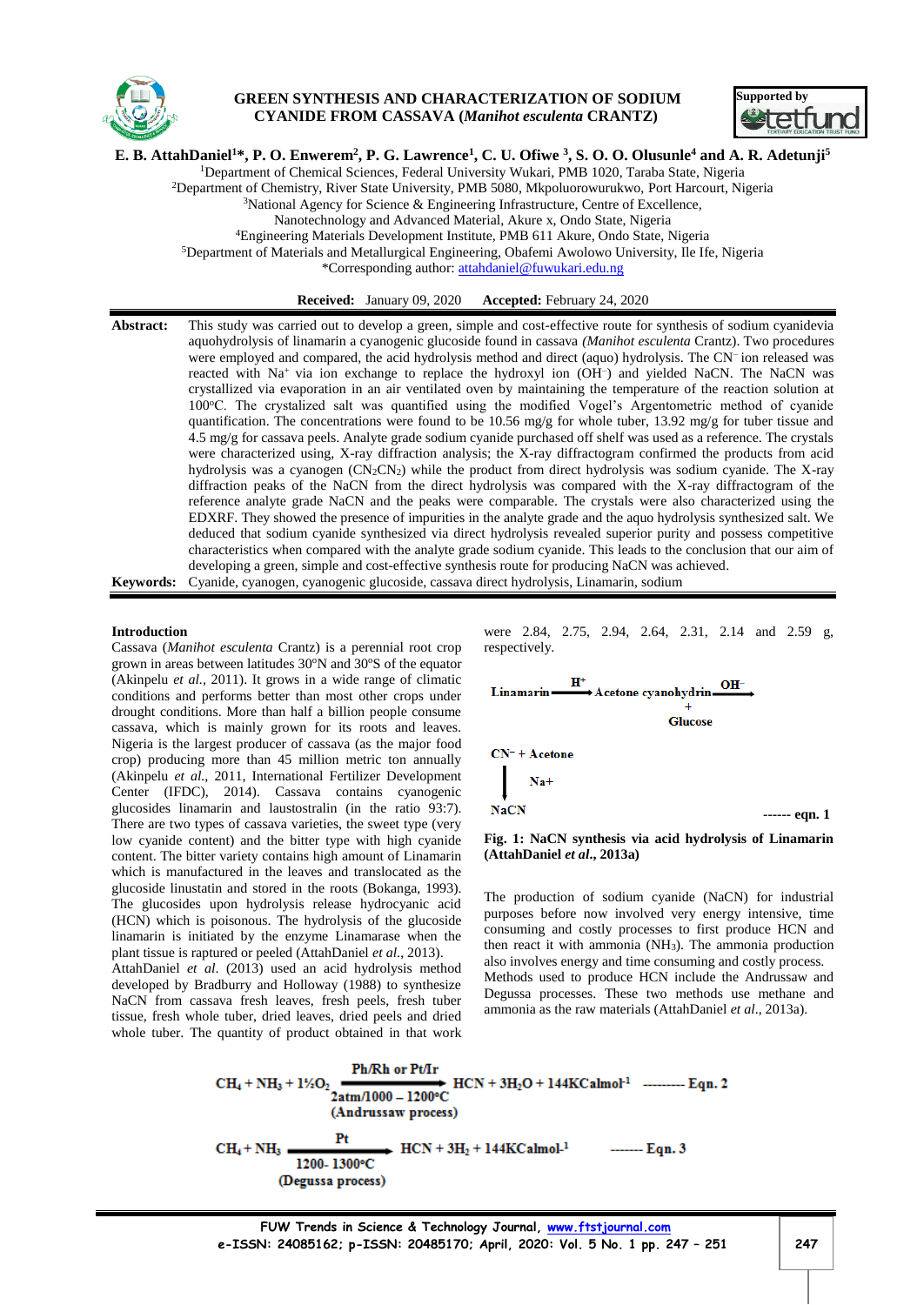In metallic cyanides, e.g. sodium cyanide (NaCN), the group - C≡N is present as the negatively charged ion CN- . At normal temperature, the CN-ion is rotationally disordered and is thus effectively spherical with a radius of 1.92Å; hence, NaCN has the NaCl structure (AttahDaniel *et al*., 2013a).

Kerry and Marv, (2002) reported that Sodium cyanide (CAS No. 143-33-9) was first produced in 1834 by F. and E. Rogers, who heated Prussian blue (highly colored mixed oxidation state Fe II and Fe III derivatives) and sodium carbonate together (King, 1994). The mixture was cooled and sodium cyanide was extracted with alcohol. The compound then had no intended purpose until J. S. MacArthur and the Forrest brothers patented a process for extracting gold and silver from ores in 1887. From 1900 to 1961 the Castner process, was used to make sodium cyanide (Kerry and Marv, 2002).

 $2Na + 2C + 2NH_3$   $\longrightarrow$   $2NaCN + 3H_2$  **------** eqn. 4 Equation 5 based on the neutralization of sodium hydroxide (aqueous) and hydrogen cyanide (gas) shows the process employed in the production of NaCN (Kirk- Othermer, 1993).

$$
HCN + NaOH \longrightarrow NaCN + H_2O \cdots \cdots \cdots \cdots \cdots
$$

This method will be adopted to produce NaCN in this work via acid hydrolysis and direct hydrolysis from cassava.

Cyanides are used for gold and silver extraction from ores (Figueroa *et al*., 2015), surface hardening of ferrous materials like in cyaniding and nitriding (Adetunji *et al*., 2008). Adetunji *et al*., 2008 used cassava leaves powder for the strengthening of the surface ferrous materials. Their study showed that there was C diffusion into the case of mild steel at elevated temperature (900 $^{\circ}$ C) and low temperatures (450 and 500°C). Cyanides are also used in making insecticides and rodenticides, as chelating agents, and in the manufacture of dyes and pigments (ATSDR, 2006). Cyanogens are used in organic syntheses, as fumigant, as fuel gas for welding and cutting heat-resistant metals, and as a rocket and missile propellant with ozone or fluorine (HSDB, 2004).

#### **Materials and Method**

#### Acid hydrolysis

Acid hydrolysis was carried out by grating 50 g each of fresh cassava samples and blended with 160 cm<sup>3</sup> of 0.1000M of cold dilute ortho phosphoric acid H3PO<sup>4</sup> in a blender (AttahDaniel *et al*., 2013b) and centrifuged (and when necessary filtered). The cold dilute ortho phosphoric acid was used to control the temperature of the reaction system because of the high volatility of cyanide (about 1.1 x106 mg/m3 at  $25^{\circ}$ C). 8 mL of each of the extracts of samples, were pipetted into a boiling tube and 8 mL of 4.0M H2SO<sup>4</sup> was added to each, corked and placed in a water bath at  $100^{\circ}$ C for 55 min. The tubes were then removed and allowed to cool at room temperature. 20 mL of 3.6M NaOH was then added to the mixture in the stoppered boiling tube and allowed to stand for ten minutes for complete breakdown of cyanohydrins to release cyanide ion which reacted with NaOH to form NaCN via ion exchange. The whole volume was transferred into a 50 mL standard flask and made up to mark with 3.6M NaOH. The aliquots were quantified using Denige's Argentometric titration method of quantification of cyanide (modified by AttahDaniel *et al*., 2013c). 5 mL of each of the aliquots was pipetted and diluted to 25 cm<sup>3</sup> in a conical flask. 8 mL of 2M NH4OH was added and 2 mL of 5% KI added as the indicator. The flask was then placed on a black background and titrated with 0.0200M AgNO<sub>3</sub> in drops until the end point (when one drop produces a permanent turbidity).

# *Direct hydrolysis*

Aquo (direct) hydrolysis was carried out by grating 50 g of each fresh cassava sample and blended with 160 mL of icy distilled water in a blender and centrifuged (and when

necessary filtered). This was based on the property of cyanide to sink and mix with water. The icy distilled water was used to keep the temperature of the reaction below  $25^{\circ}$ C for the control of volatile cyanide as mention above within the reaction system. 8 mL of each of the extracts of samples were pipetted into a boiling tube. 20 mL of 3.6M NaOH was then added to the mixture in the stoppered boiling tube and allowed to stand for ten minutes for complete breakdown of cyanohydrins to release cyanide ion which reacted with NaOH to produce NaCN via ion exchange. The NaCN obtained in the two different procedures were crystalized in an oven by maintaining the temperature at  $100^{\circ}$ C. The crystalline sodium cyanide produced from the acid hydrolysis method and aquo (direct) hydrolysis were characterized using X-ray diffraction and Energy Dispersive X-ray fluorescence.

### *EDXRF*

X-ray fluorescence (XRF) analysis is a fast, non-destructive and environmentally friendly method with very high accuracy and reproducibility. Concentrations of up to 100% are analyzed directly, without any dilution, with an XRF spectrometer both very small concentrations of very few ppm and very high concentrations of up to 100% can be analyzed directly without any dilution process.

## *Elemental characterization (EDXRF)*

The elemental analysis of the crushed finely homogeneous synthesized sodium cyanide samples were obtained using Skyray Instrument's Energy Dispersive X-ray Fluorescence (EDXRF) (EDX3600B) machine.

The Energy dispersive spectrometric feature of the EDXRF equipment allowed for a qualitative elemental analysis of our sample thereby giving us a picture of the elemental composition using spectrum (graphical) representation, with each energy peak labeled after the element it represents. Physical examination of the spectrum showed discrete and continuous patterns with the most prominent element as the highest peak and trace elements as low and almost grounded peaks.

### *XRD*

In this study, we employed different techniques; energy dispersive X-ray fluorescence and X-ray diffraction analysis were used to characterize our samples for elemental and phase identification.

The X-ray powder diffractogram of the sodium cyanide samples were measured at room temperature on a GBC EMMA (Enhanced Mini-Material Analyzer) Diffractometer, GBC Scientific Equipment Ply Ltd, Australia; which has a Cu Target X-ray tube with wavelength of 1.54059 Å. The measurement was taken at a step size of  $0.05^{\circ}$ ,  $2\theta$  start angle of  $5^0$  and end angle of  $65^0$ .

The formula used to calculate concentration of cyanide in mg/g is;

$$
mg/g = \frac{C \times V_d}{V_a \times w}
$$

**Where**  $C =$  Concentration in ppm from the curve;  $V_{d} =$  volume of digest solution;  $W =$  weight of sample taken to prepare digest solution;  $V_a =$  Volume of sample digest taken

### **Results and Discussion**

Hitherto, production of sodium cyanide was achieved by the production of hydrogen cyanide (HCN) through the Andrussaw or the Degussa process by reacting methane and ammonia in the presence of a catalyst and huge energy input before and the HCN contacted with sodium hydroxide (NaOH) to yield NaCN. It could also be achieved via the Castner process by reacting sodium metal with carbon and ammonia to yield HCN and contacting the HCN with NaOH to yield NaCN. In this work we sought a simple, less use chemicals and less energy consuming route using natural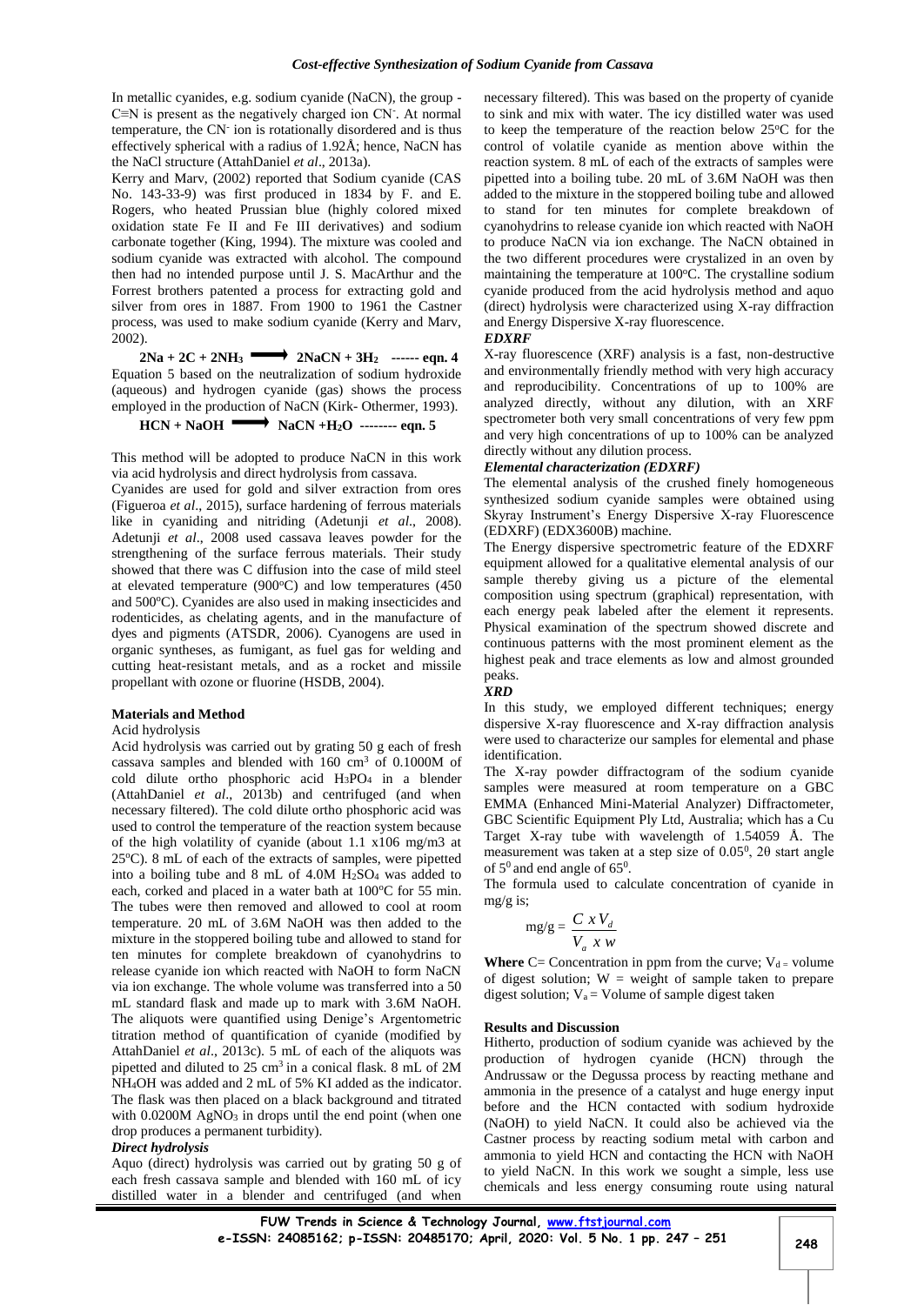materials (water and cassava waste). In the acid hydrolysis method using dilute cold orthophosphoric acid and icy water for the release of CN<sup>-</sup> from the hydrolysis of Linamarin also ensures non-usage of toxic chemical like ammonia and green chemistry practice.

The study was designed based on the synthetic route followed by AttahDaniel *et al*. (2013) to synthesize sodium cyanide (NaCN) from cassava *(Manihut ecsulenta* Crantz) via acid hydrolysis. The route was followed to provide for further modify the route. The modification was embarked upon develop a green, simple and cost-effective process for producing NaCN from cassava (*Manihot esculenta* Crantz) in Nigeria being the largest producer of cassava in the world. Icy distilled water and the endogenous enzyme linamarase were employed for hydrolysis of the cyanogenic glucose linamarin and the CN– ion yielded during hydrolysis was then reacted with NaOH(aquo (direct) hydrolysis) to yield NaCN. The reaction of CN-with NaOH was based on the property of hydrogen cyanide to mix well and sink with water and its dissociation in aqueous media. The reaction products were quantified using Denige's argentometric method of cyanide determination studiedand modified by AttahDaniel *et al.* (2013). The modified method showed linearity from concentrations of 1.7x10-3 mol dm<sup>-3</sup> to  $3.5x10^{-3}$ mol dm<sup>-3</sup> (which implies that within the linear range the method is reliable but at concentrations below 1.7x10-3 molodm-3 the method is not reliable and cannot be used). Themethod showed a sensitivity of 0.6 millimoles of  $CN/cm^3$  of 0.0200 mole/dm<sup>3</sup> AgNO3, and detection limit of 0.7 millimole (0.02 g) cyanide in sample. The procedure involved the use of AgNO<sup>3</sup> for titration, potassium iodide (KI) and ammonium hydroxide (NH4OH) as indicator and solubilizer, respectively. AttahDaniel *et al*. (2013), obtained 2.84 g of NaCN from fresh leaves sample which is about 5.68% of the total weight of sample while the fresh peels had 2.75 g NaCN/50 g sample, also about 5.50% of the sample weight. 2.94, 2.64, 2.31, 2.14 and 2.56 g NaCN were obtained for samples of fresh tuber tissue, fresh whole tuber tissue, dried leaves, dried peels and dried whole tuber respectively and their respective percentage yields were; 5.90, 5.27, 4.61, 4.27 and 5.11%.

In this work using the acid hydrolysis method, we found the weights (Table 1) of NaCN crystals for cassava peel  $(C_p)$ , cassava fresh tuber tissue  $(C_F)$  and Fresh whole cassava tuber  $(C_{FP})$  as 5.04 g which is 10.08% of the total weight of sample, 5.03 g equivalent to 10.06% of the total weight of sample and 4.73 g as 9.46% of the total weight of sample, respectively. While for the direct hydrolysis method, the weight (Table 2) of crystals for the cassava peels (Cp) was 2.39 g, cassava fresh tuber tissue  $(C_F)$  2.93 g and Fresh whole cassava tuber  $(C_{FP})$ 1.96 g with percentage yields of 5.5, 5.86 and 3.92%, respectively.

**Table 1: Concentration in Mg/HCN and quantity of NaCN obtained from direct hydrolysis**

| Cassava sample          | CP2  | CF2  | CFP <sub>2</sub> |
|-------------------------|------|------|------------------|
| mgCN IN 50 g sample     | 165  | 456  | 504              |
| % yield CN <sup>-</sup> | 0.33 | 0.91 | 1.01             |
| Weight of NaCN salt (g) | 2.39 | 2.93 | 1.96             |
| % yield of NaCN (%)     | 5.50 | 5.86 | 3.92             |

**Table 2: Concentrations in mg/HCN and quantity of NaCN obtained from acid hydrolysis** 

| Cassava sample          | CP 1  | CFI   | CFP1  |  |
|-------------------------|-------|-------|-------|--|
| mgCN in $50$ g sample   | 225   | 696   | 528   |  |
| % yield CN-             | 1.40  | 1.39  | 1.056 |  |
| Weight of NaCN salt (g) | 5.04  | 5.03  | 4.73  |  |
| % yield of NaCN (%)     | 10.08 | 10.06 | 9.46  |  |

Figures 1 to 3 show the X-ray diffraction pattern for analyte grade NaCN, NaCN direct hydrolysis and NaCN from the acid hydrolysis, respectively.

From the patterns, the samples; Analyte grade NaCN, NaCN from direct hydrolysis and NaCN from acid hydrolysis showed similar XRD patterns at 2θ angles of 32.514°, 32.3°, 32.339° and 38.693°, 38.55°, 38.814°, respectively. Analyte grade NaCN and NaCN from direct hydrolysis shared similar peaks at (30.578°, 30.75°), (32.514°, 32.3°), (33.693°, 33.15°) and (38.693°, 38.55°), respectively. Analyte grade NaCN, and NaCN from acid hydrolysis shared similar peak projections at angles (32.514°, 32.339°) and (38.693°, 38.814°). NaCN from direct hydrolysis and NaCN from acid hydrolysis also shared similar peak projections at (19.05°, 19.251°), (29.35°, 29.252°), (32.3°, 32.339°), (34.394°, 34.101°), (38.55°, 38.814°), respectively.



**Fig. 1: X-ray diffraction pattern of analyte grade NaCN**



**Fig. 2: X-ray diffraction pattern of NaCN from direct hydrolysis**



**Fig. 3: X-ray diffraction pattern of NaCN from acid hydrolysis**

**FUW Trends in Science & Technology Journal, [www.ftstjournal.com](http://www.ftstjournal.com/) e-ISSN: 24085162; p-ISSN: 20485170; April, 2020: Vol. 5 No. 1 pp. 247 – <sup>251</sup> <sup>249</sup>**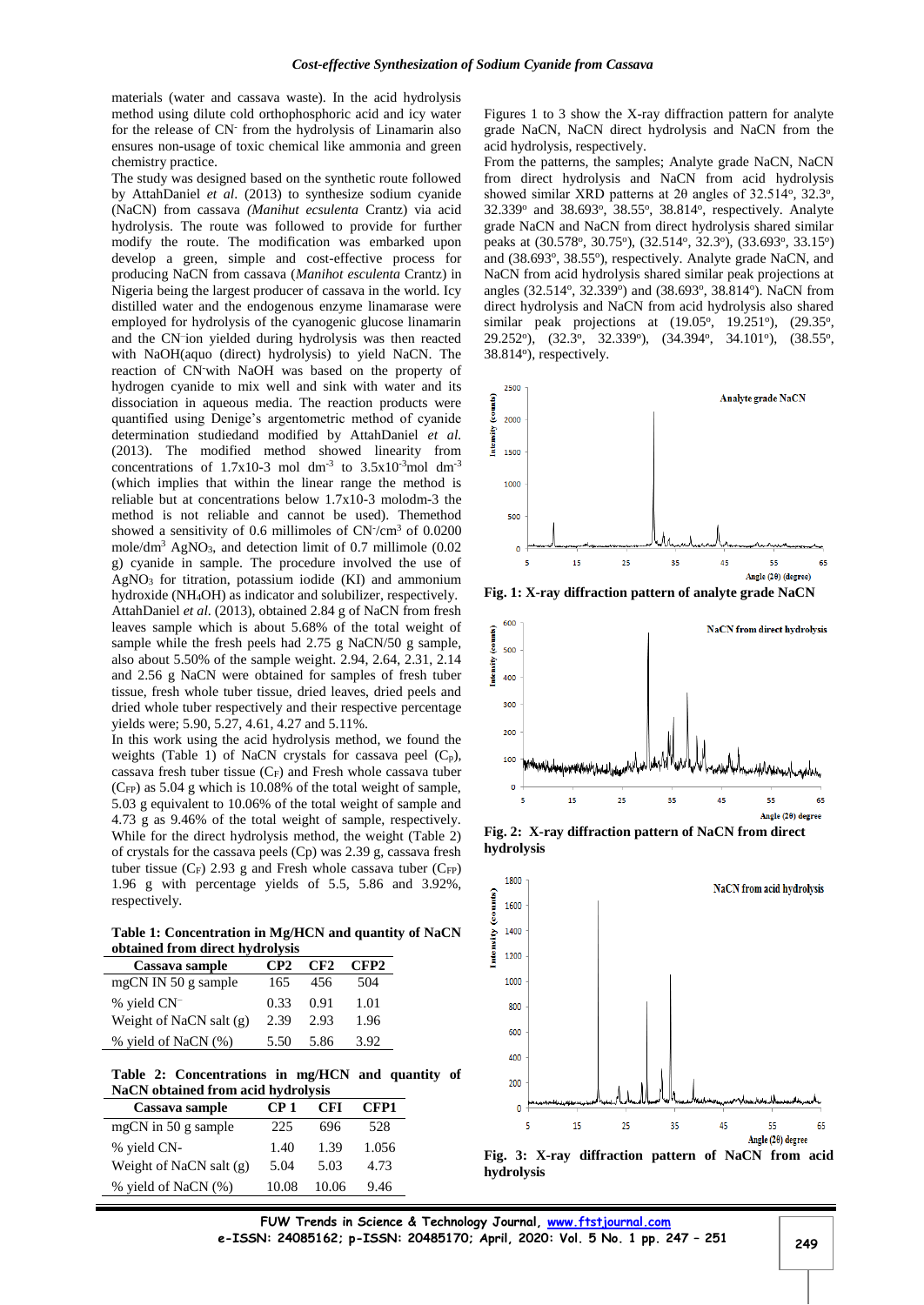The sample phase search was achieved using the GBC X-ray analysis TRACES Software (Version 6) which operates on the full ICDD PDF-2 database file. Two distinctive compound phases were identified to match the samples phases. These phases are sodium cyanide (ICDD reference code 00-003- 0638) and cyanogen (ICDD reference code 01-072-0497). Analyte grade NaCN phase matches strongly with sodium cyanide reference phase at  $2\theta$  angles of  $30.1674^\circ$  and 31.7035°, with maximum relative intensity at 30.1674°. NaCN from direct hydrolysis shared its maximum relative intensity of 30.1674° with the sodium cyanide reference phase while NaCN from acid hydrolysis corresponded more with the cyanogen reference phase.

Figures  $4 - 6$  show the X-ray fluorescence patterns of analyte grade NaCN, X-ray fluorescence pattern of NaCN from direct hydrolysis and X-ray fluorescence pattern of NaCN from acid hydrolysis, respectively.

The EDXRF has a limitation (inability to detect the first twelve elements). These twelve elements, carbon, nitrogen and sodium, elements that combined to form NaCN. However, the EDXRF results were adopted to determine impurities in the NaCN. The elements found as impurities and their concentrations for analyte grade NaCN included; Mg 0.1261, P 0.0099, S 0.0216, K 0.0831, Ca 0.0276, V 0.00065, Cr 0.0056, Co 0.0028, Fe 0.2082, Ni 0.0877, Cu 0.1043, Zn 0.1514, W 0.14604, Nb 0.0580, Mo 0.1151, Sn 1.5159 and Sb 1.3425.

Impurities found for the NaCN crystals from the direct hydrolysis method were Mg 0.0215, Al 0.0012, P 0.0081, S 0.0038, K 0.0904, Ca 0.0991, V 0.0103, Cr 0.0042, Mn 0.0026, Co 0.0028, Fe 0.2353, Ni 0.0965, Cu 0.0553, Zn 0.1930, As 0.0643, Pb 0.0031, W 0.2018, Au 0.0282, Nb 0.0182, Mo 0.1382, Cd 0.0002, Sn 2.0683, and Sb 1.8077. While impurities in the NaCN crystals from acid hydrolysis were Mg 0.1005, Al 0.3168, Si 0.0326, P 0.1496, S11.0365, K 0.2709, Ca 0.0381, V 0.0059, Cr 0.0025, Mn 0.0055, Co0.0030, Fe 0.1987, Ni 0.0890, Cu 0.0541, Zn 0.1454, Pb 0.0227, W 0.1912, Nb 0.0246, Mo 0.1748, Cd 0.0003, Sn 2.0677, Sb 1.7944.